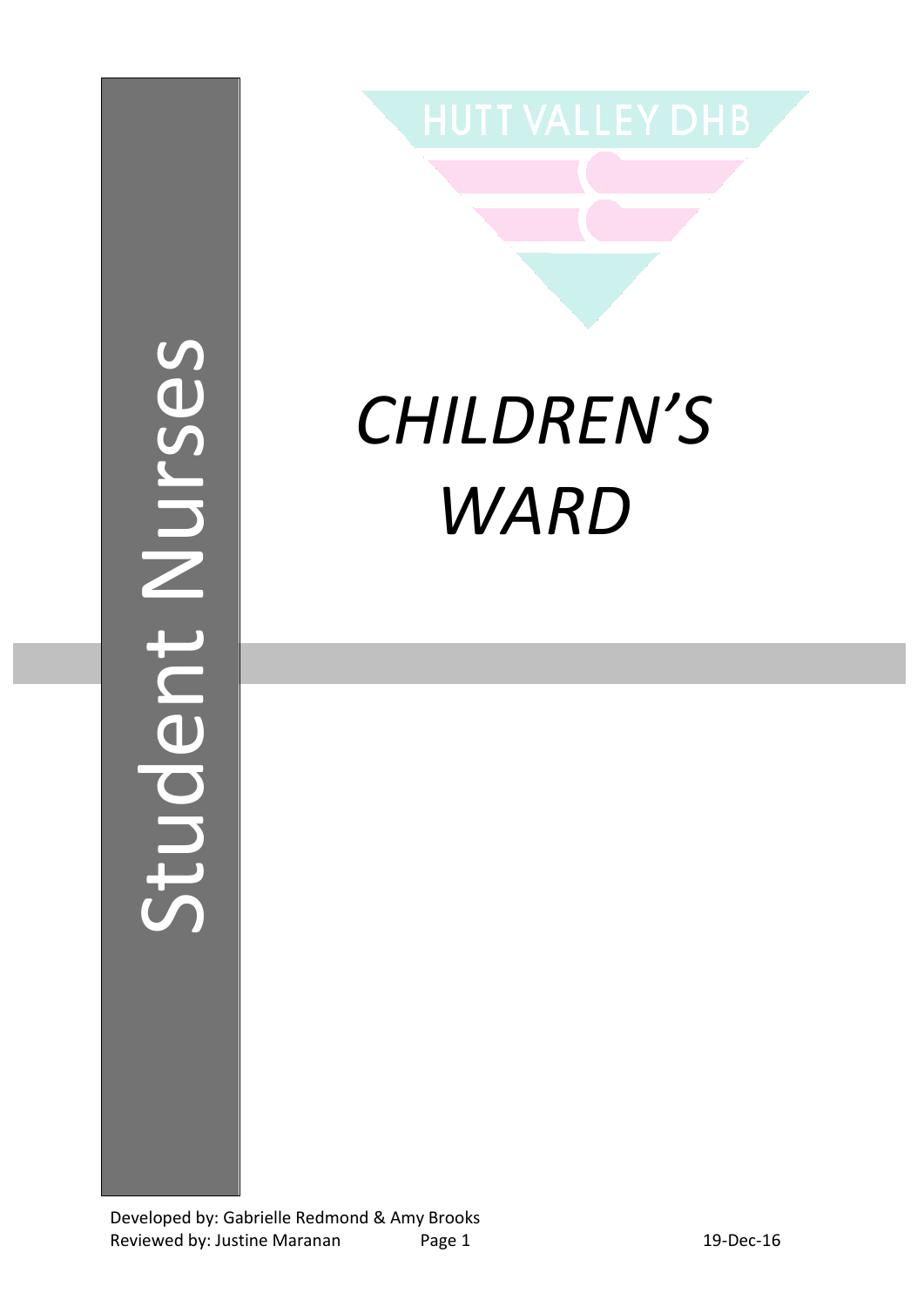# **The Children's Ward**

The Children's Ward at Hutt Valley District Health Board provides a professional and dynamic service to the children and families of Lower Hutt, Upper Hutt, Wainuiomata and occasionally the Wairarapa. We provide care to children aged 0-14 years. We also offer a regional service (lower North Island and the top of the South Island) for children requiring management of burns or plastic surgery.

### **Children's Health Philosophy**

- We believe children should be treated as individuals with a right to dignity, privacy, safety and confidentiality.
- Children have the right to be involved in their own care, learn about their own health, and receive professional nursing care.
- We believe a family's social and financial factors, education, knowledge and cultural beliefs influence a child's perception of health.
- As nurses we can influence knowledge and attitudes to health through our roles as health educators/teachers.
- We see the family as an essential part of a child's life, and as a result the focus of our care is on the family.

#### **Day 1 Checklist**

- $\Box$  Provide ward with emergency contact details (form in student folder)
- □ Locate roster folder and allocation book
- $\Box$  Locate resus trolley
- $\Box$  Familiarise self with emergency procedures
- $\Box$  Familiarise self with the layout of the ward
- $\Box$  Identify basic isolation precautions

#### **Who to Contact**

- For roster enquiries Student Liaison
- For advice, education and resources Nurse Educator
- $\cdot$  For day to day patient queries Preceptor or ACNM/Coord for the day
- For complaints or issues Nurse Educator, CNM, or Student Liaison
- To discuss future employment process CNM

**Clinical Nurse Manager –** Sagni Prasad **Associate Clinical Nurse Manager –** Rachel Cameron & Dhevindri Moodley **Clinical Nurse Educator –** Gabrielle Redmond **Student Liaison –** Justine Maranan **Children's Ward #:** 570 9037

#### **Welcome!! We look forward to working with you!**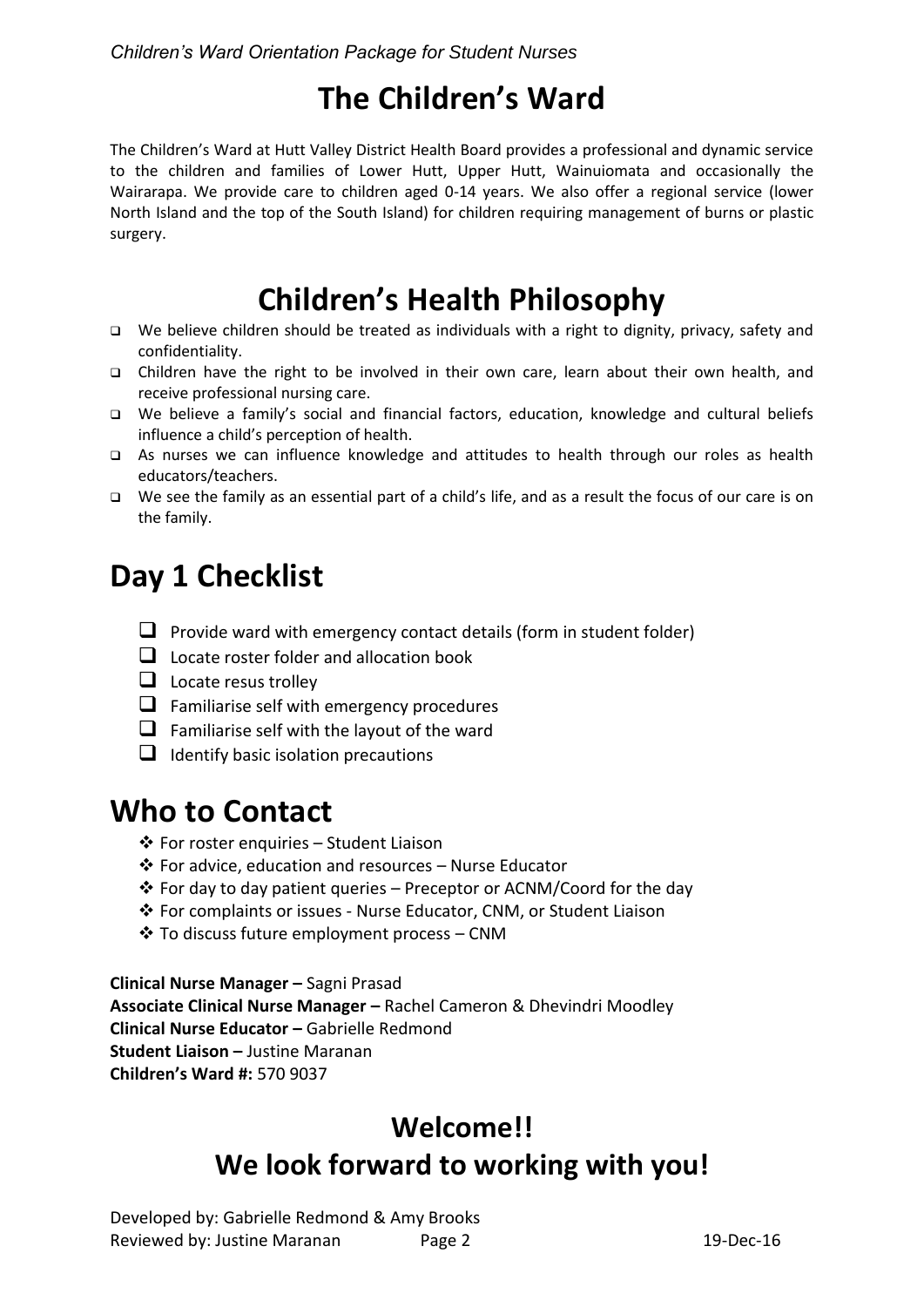#### **Your Preceptor**

Hutt Valley District Health Board recognises that starting a new clinical placement can be a stressful and sometimes overwhelming experience. To help alleviate this, we aim to provide you with an individualized orientation programme where you and your preceptor(s) work together to identify your learning needs and plan to meet them within your clinical placement.

Your preceptor(s) will be the main people responsible for your orientation and your placement experience, and you will be allocated 2 or 3 main preceptors during your placement. We have lots of part time staff so although we try our very best to allocate you with the same preceptors, this may not always be possible due to individual and ward staffing needs.

Your roster can be found in the roster folder in the drawer at the nurses station. Your shifts will be highlighted along with the nurse you are working with that shift. Your name will also be written in the allocation book. You are responsible for familiarizing your roster and attending your rostered shifts. If there are any problems with your roster, or if you have specific requests please discuss them with the student liaison as soon as possible.

If you have any concerns or questions, do not hesitate to contact the above people.

**Your Preceptors are:**

#### **Sickness**

If you are sick and you need the day off, this is okay. You will be able to make up the time later. Please call the Children's Ward on **04 570 9037** to let us know you will be off sick, and how long for. If you are feeling unwell during your shift, please let your preceptor or the coordinator know as soon as possible.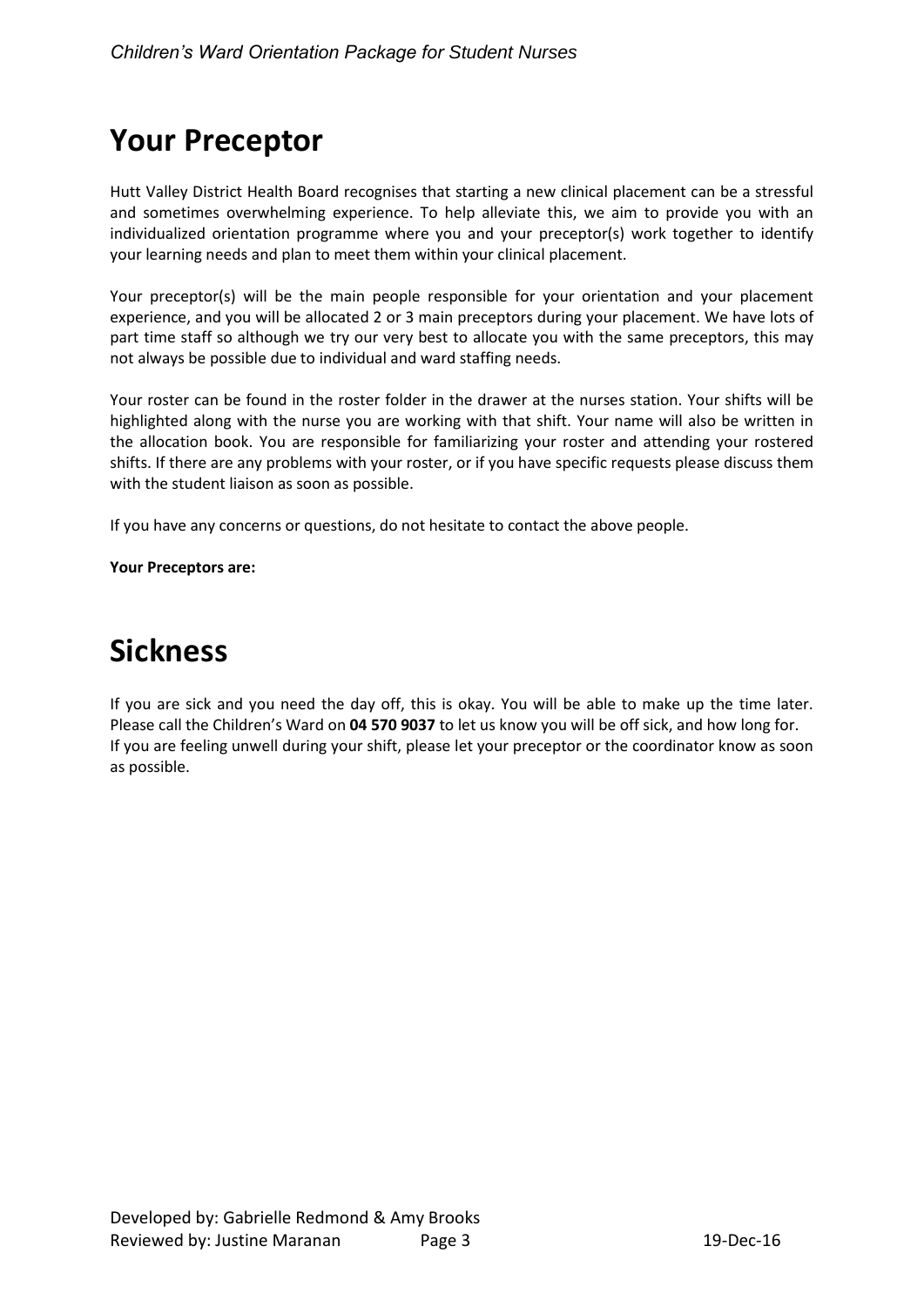# **Expectations of the Student Nurse while on the Children's Ward**

The shifts in the children's ward are:

| Morning:   | 0700-1530 |
|------------|-----------|
| Afternoon: | 1445-2315 |
| Night:     | 2245-0715 |

- It is expected that you arrive on time for your shift and if you are going to be late, or if you are unwell, please ring the ward on **04 570 9037** and speak to the co-ordinator.
- You must complete the full shift that you are allocated to work. If you are unable to do so please discuss this with your nurse, preceptor or nurse educator. A lot of learning occurs at quiet times on the ward.
- We endeavor to give you a fair roster with continuity of preceptor(s). If you are unable to work the shifts you have been rostered you need to discuss this with the student liaison before any changes can be made.
- We do not expect you to have paediatric specific knowledge when you start this placement. Your preceptor will work with you to help you learn about assessment and management of a variety of paediatric conditions.
- Your preceptor or the nurse you're working with should be aware of your learning objectives. Please discuss these at the start of each shift.
- If you are not achieving your objectives please see the Nurse Educator, your preceptor, or the student liaison before your last week on the ward.
- Third year students that are commencing their final placement need to identify early in their placement which preceptor will be fulfilling their documentation requirements and ensure their preceptor has an adequate time frame to complete these.
- Please ensure your uniform meets your institution standards and for infection control reasons that your uniform is clean, jewellery is removed and long hair tied back.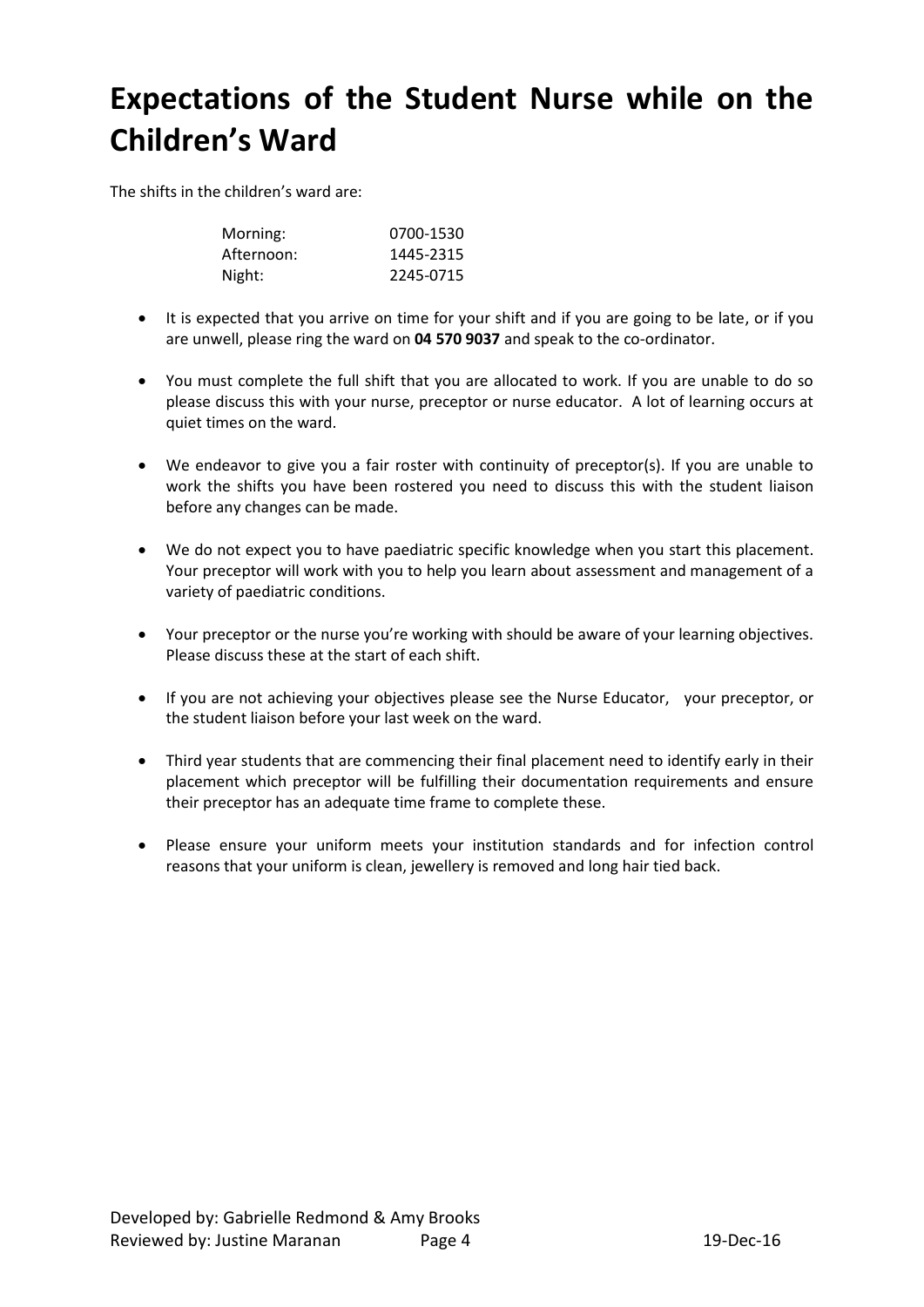#### **Safety Measures on the Children's Ward**

While in the ward, you are responsible for the safety of the baby/child you are caring for.

- $\Box$  Never leave a baby/small child unattended on a bed or in a highchair.
- $\Box$  Always ensure cot / bed sides are up.
- □ Only one parent can sleep over due to fire safety and space.
- $\Box$  Keep the bathroom door locked at all times.
- If using either the main bath or one of the small baby baths, please empty it after use and clean it according to the guidelines displayed.
- Never leave drugs or other dangerous substances within reach of children.
- All medicines, both IV and oral, must be double checked by two registered nurses.
- $\Box$  All documentation must be kept up to date. If you are completing documentation yourself this needs to be double signed by the registered nurse you are working with.
- Patients, parents and visitors are not permitted in the staff only areas, i.e. staffroom, store and equipment cupboards, office and work station, due to safety and confidentiality issues.
- No hot drinks in the ward area or office we must remind parents of this safety.
- Ensure the main door is kept shut. It is locked between 2000hrs and 0600hrs. A swipe card to let you open it between these times will be issued to you.
- $\Box$  A registered nurse is to hold the "red" keys at all times.
- $\Box$  Use the appropriate sharps disposal system.
- $\Box$  Use discretion when giving information over the phone. There is also a book into which phone enquiries from people wanting medical advice are written.
- $\Box$  Know where all fire exits extinguishers and fire hoses are.
- Know what to do in an emergency situation or arrest raise the alarm, dial 777, get the resuscitation trolley. Your CPR training should be recent and up to date.
- □ The resuscitation trolley is located in the treatment room.
- $\Box$  The resuscitation trolley is checked daily to ensure it is stocked appropriately. This is done by a registered nurse, although it is a good idea for you to help checking it regularly so that you familiarize yourself with its layout and the equipment inside.
- In the drug room there are three emergency boxes Cardiac, Asthma and Seizure. These hold all the drugs that are likely to be required in a cardiac, asthma or seizure emergency. You should know where they are kept and what is inside. They are checked along with the resus trolley every shift. There is also an emergency anaesthetic box in the fridge.
- Keep equipment in the correct places and try to keep the ward uncluttered.
- Ensure all bed spaces have emergency equipment available suction, oxygen, masks that are appropriate for the child's age and size.

Developed by: Gabrielle Redmond & Amy Brooks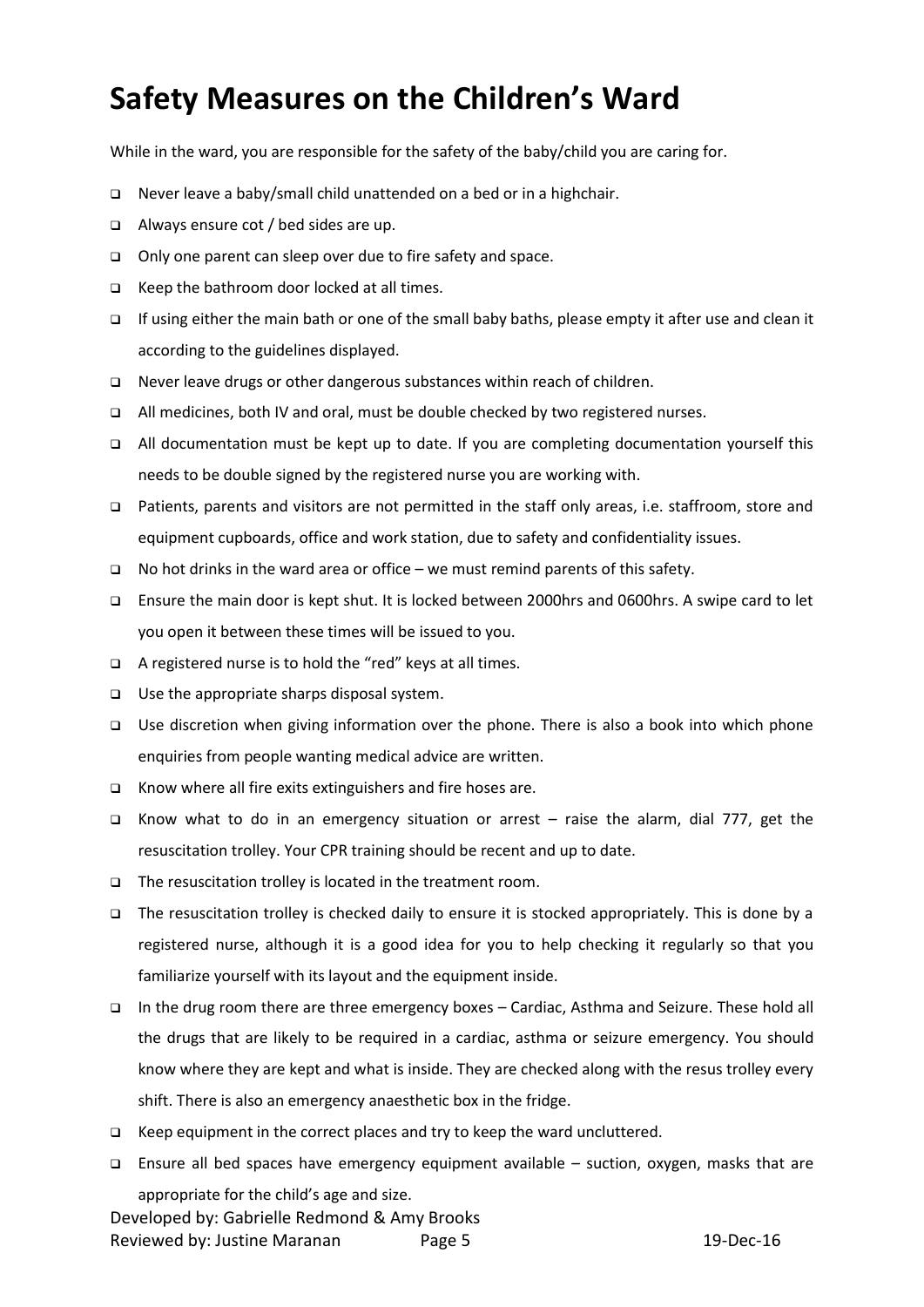#### **Treasure Hunt**

This list is designed to help you become familiar with the environment, but is by no means exhaustive of all the things you will be required to locate.

- 
- $\Box$  Controlled Drug cupboard  $\Box$  Saturation probes
- 
- $\Box$  Linen supplies  $\Box$  Sterile gloves
- $\square$  CNM/ACNM Office  $\square$  Burns bathroom
- $\Box$  Nurse Educator Office  $\Box$  Student folder
- $\Box$  Scales (chair, baby, nappy)  $\Box$  Bio-hazard bags
- 
- 
- $\Box$  Blood tubes  $\Box$  Photocopier
- 
- 
- $\Box$  Specimen containers (urine/faeces)  $\Box$  Alginate linen bags
- $\Box$  Oxygen isolation "shut off" valve  $\Box$  CAU
- 
- $\Box$  DVD/Video player + TV's  $\Box$  Education Board
- 
- 
- $\Box$  Burns and Plastics Folder  $\Box$  IV splints
- 
- 
- $\Box$  Blood sugar and Ketone monitors  $\Box$  Portable suction
- $\Box$  Blood sugar and ketone strips  $\Box$  Eye shields/face shields
- 
- $\Box$  Incontinence pads (blueies )  $\Box$  Blood culture bottles
- 
- 
- $\Box$  Bottle sterilizing equipment  $\Box$  Oxygen cylinders
- 
- $\Box$  ECG dots  $\Box$  Volumetric pumps & syringe drivers
	-
- $\Box$  Admission Books  $\Box$  "Notes on Injectable Drugs"
	-
	-
	-
	-
- $\Box$  Kitchen store room  $\Box$  thermometer covers (tympanic and baby)
- $\Box$  Staff tea room  $\Box$  Stationery supplies
	-
- $\Box$  X-ray facilities  $\Box$  Patient charts/notes
- $\Box$  Specimen bags  $\Box$  Laboratory forms
	-
	-
- $\Box$  Dressing Supplies  $\Box$  Resuscitation trolley and Boxes
	-
- $\Box$  Roster  $\Box$  IV Fluids
- $\Box$  Monitors  $\Box$  Urine dipsticks
	-
- $\Box$  Urine specimen bags  $\Box$  Oxygen supplies (tubing/masks etc)
- $\Box$  Yellow gowns  $\Box$  Dressing packs
	-
	-
- $\Box$  Laundry bags  $\Box$  Plastic aprons
	-
- $\Box$  Catheters  $\Box$  Non sterile gloves
- $\Box$  Baby formula  $\Box$  Baby bottles and teats
	-
	-

 $\Box$  Feeding Tubes  $\Box$  Flow meters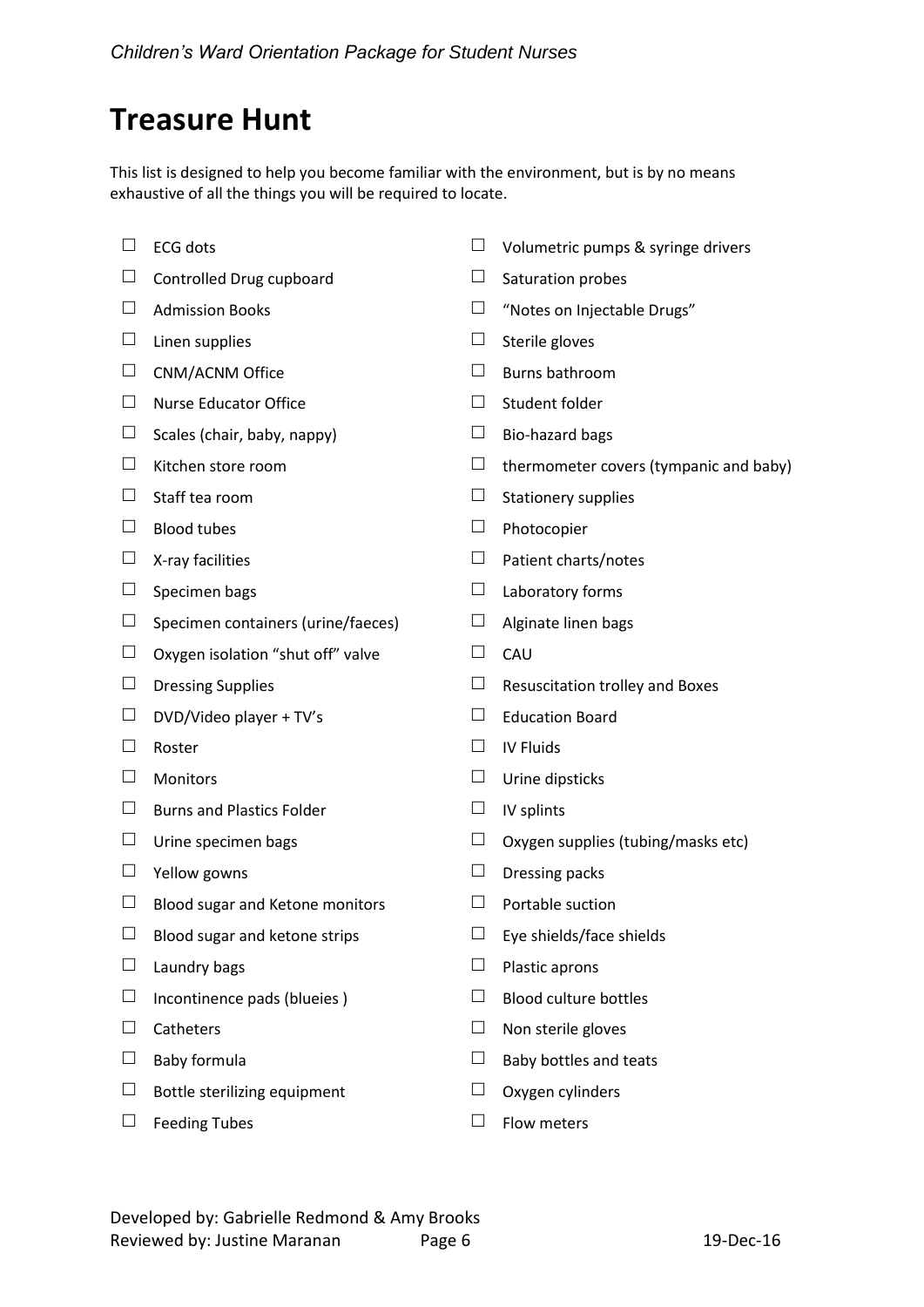### **Objectives**

These are examples of some skills / competencies that you may develop while on this clinical placement. These lists are not exhaustive and we expect you to seek out your own learning needs in addition. Please continue to develop these objectives during your placement and record any achievements or experiences. Your preceptor will look over these weekly and add to / adjust them.

\_\_\_\_\_\_\_\_\_\_\_\_\_\_\_\_\_\_\_\_\_\_\_\_\_\_\_\_\_\_\_\_\_\_\_\_\_\_\_\_\_\_\_\_\_\_\_\_\_\_\_\_\_\_\_\_

\_\_\_\_\_\_\_\_\_\_\_\_\_\_\_\_\_\_\_\_\_\_\_\_\_\_\_\_\_\_\_\_\_\_\_\_\_\_\_\_\_\_\_\_\_\_\_\_\_\_\_\_\_\_\_\_

\_\_\_\_\_\_\_\_\_\_\_\_\_\_\_\_\_\_\_\_\_\_\_\_\_\_\_\_\_\_\_\_\_\_\_\_\_\_\_\_\_\_\_\_\_\_\_\_\_\_\_\_\_\_\_\_

\_\_\_\_\_\_\_\_\_\_\_\_\_\_\_\_\_\_\_\_\_\_\_\_\_\_\_\_\_\_\_\_\_\_\_\_\_\_\_\_\_\_\_\_\_\_\_\_\_\_\_\_\_\_\_\_

\_\_\_\_\_\_\_\_\_\_\_\_\_\_\_\_\_\_\_\_\_\_\_\_\_\_\_\_\_\_\_\_\_\_\_\_\_\_\_\_\_\_\_\_\_\_\_\_\_\_\_\_\_\_\_\_

\_\_\_\_\_\_\_\_\_\_\_\_\_\_\_\_\_\_\_\_\_\_\_\_\_\_\_\_\_\_\_\_\_\_\_\_\_\_\_\_\_\_\_\_\_\_\_\_\_\_\_\_\_\_\_\_

\_\_\_\_\_\_\_\_\_\_\_\_\_\_\_\_\_\_\_\_\_\_\_\_\_\_\_\_\_\_\_\_\_\_\_\_\_\_\_\_\_\_\_\_\_\_\_\_\_\_\_\_\_\_\_\_

\_\_\_\_\_\_\_\_\_\_\_\_\_\_\_\_\_\_\_\_\_\_\_\_\_\_\_\_\_\_\_\_\_\_\_\_\_\_\_\_\_\_\_\_\_\_\_\_\_\_\_\_\_\_\_\_

\_\_\_\_\_\_\_\_\_\_\_\_\_\_\_\_\_\_\_\_\_\_\_\_\_\_\_\_\_\_\_\_\_\_\_\_\_\_\_\_\_\_\_\_\_\_\_\_\_\_\_\_\_\_\_\_

\_\_\_\_\_\_\_\_\_\_\_\_\_\_\_\_\_\_\_\_\_\_\_\_\_\_\_\_\_\_\_\_\_\_\_\_\_\_\_\_\_\_\_\_\_\_\_\_\_\_\_\_\_\_\_\_

\_\_\_\_\_\_\_\_\_\_\_\_\_\_\_\_\_\_\_\_\_\_\_\_\_\_\_\_\_\_\_\_\_\_\_\_\_\_\_\_\_\_\_\_\_\_\_\_\_\_\_\_\_\_\_\_

\_\_\_\_\_\_\_\_\_\_\_\_\_\_\_\_\_\_\_\_\_\_\_\_\_\_\_\_\_\_\_\_\_\_\_\_\_\_\_\_\_\_\_\_\_\_\_\_\_\_\_\_\_\_\_\_

\_\_\_\_\_\_\_\_\_\_\_\_\_\_\_\_\_\_\_\_\_\_\_\_\_\_\_\_\_\_\_\_\_\_\_\_\_\_\_\_\_\_\_\_\_\_\_\_\_\_\_\_\_\_\_\_

\_\_\_\_\_\_\_\_\_\_\_\_\_\_\_\_\_\_\_\_\_\_\_\_\_\_\_\_\_\_\_\_\_\_\_\_\_\_\_\_\_\_\_\_\_\_\_\_\_\_\_\_\_\_\_\_

\_\_\_\_\_\_\_\_\_\_\_\_\_\_\_\_\_\_\_\_\_\_\_\_\_\_\_\_\_\_\_\_\_\_\_\_\_\_\_\_\_\_\_\_\_\_\_\_\_\_\_\_\_\_\_\_

\_\_\_\_\_\_\_\_\_\_\_\_\_\_\_\_\_\_\_\_\_\_\_\_\_\_\_\_\_\_\_\_\_\_\_\_\_\_\_\_\_\_\_\_\_\_\_\_\_\_\_\_\_\_\_\_

\_\_\_\_\_\_\_\_\_\_\_\_\_\_\_\_\_\_\_\_\_\_\_\_\_\_\_\_\_\_\_\_\_\_\_\_\_\_\_\_\_\_\_\_\_\_\_\_\_\_\_\_\_\_\_\_

Week One

- Day to day routines
- Daily Cares
- Paediatric observations eg. Temperature, HR, SpO2
- PEWS scores
- Admission Assessment forms
- Fluid Balance Management

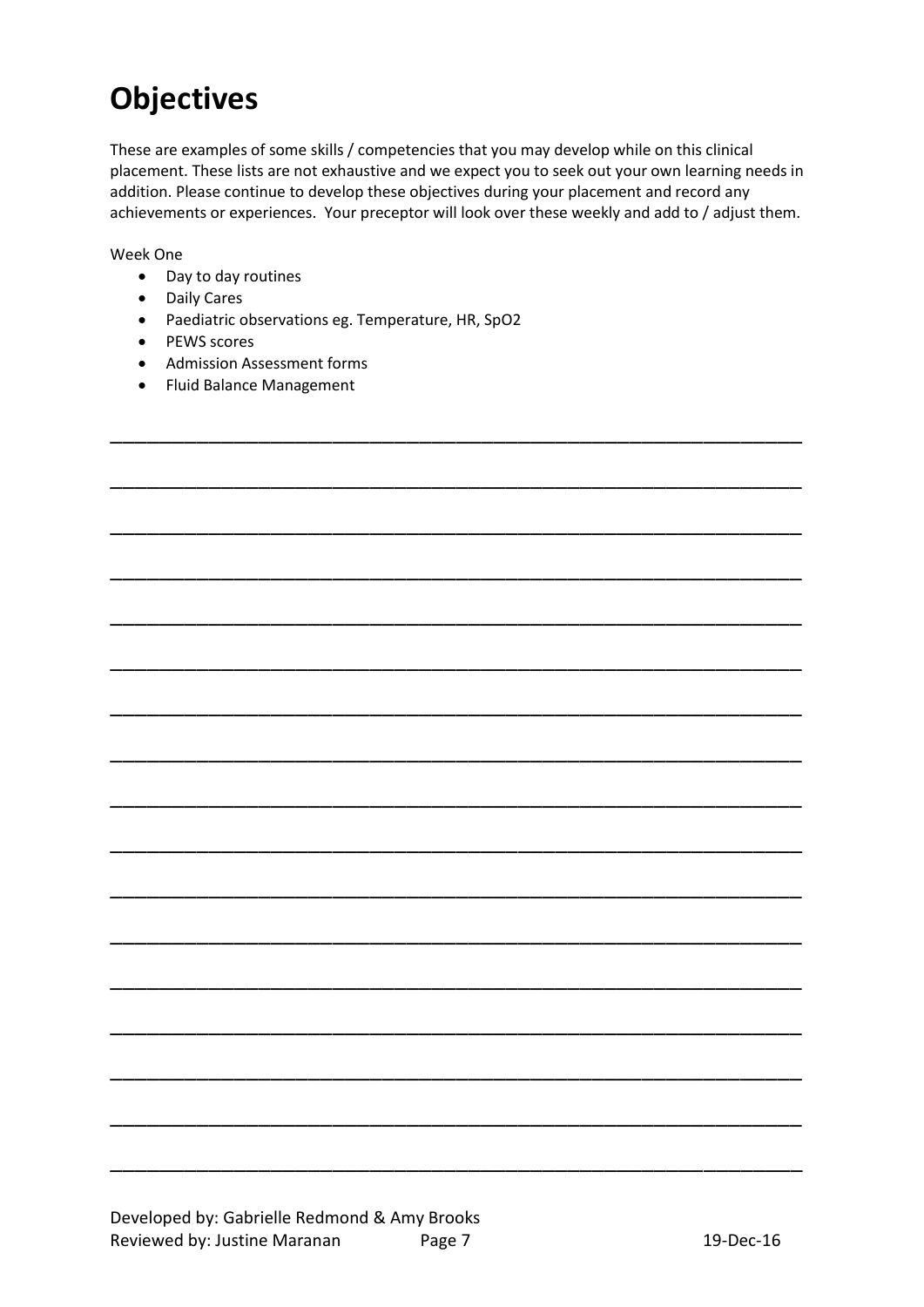Week Two

- Time Management
- Documentation
- Respiratory Assessment
- Pain Assessment eg. FLACC scale, Faces
- Neurovascular Observations

Developed by: Gabrielle Redmond & Amy Brooks Reviewed by: Justine Maranan Page 8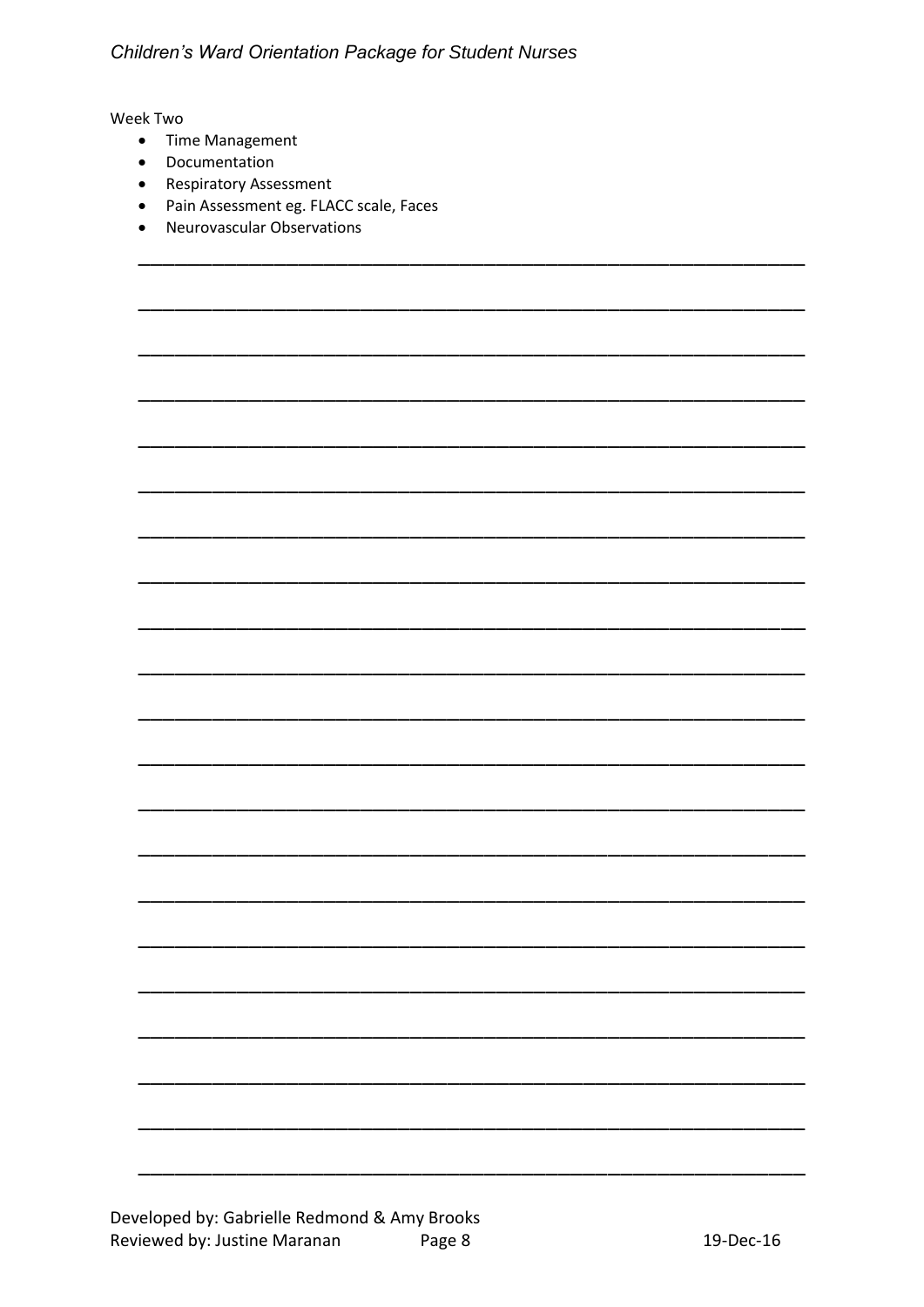#### Children's Ward Orientation Package for Student Nurses

Week Three:

- General Pre/Post-operative Care
- Burns Management
- Eczema Cares
- Wound Dressings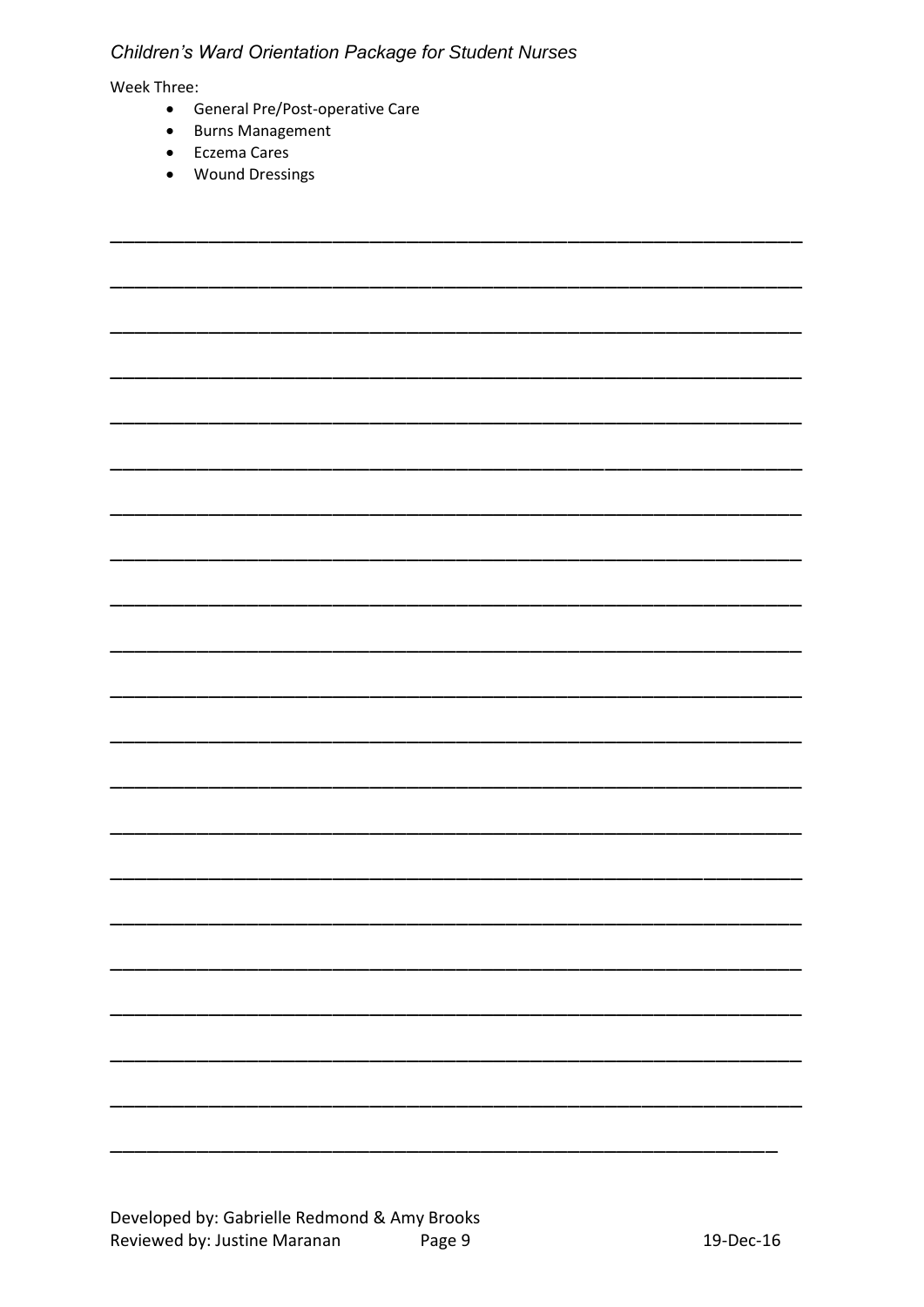Week Four:

- Neurological Assessment eg. Glasgow Coma Score
- Paediatric community nurse referral/ Homecare
- Discharge Planning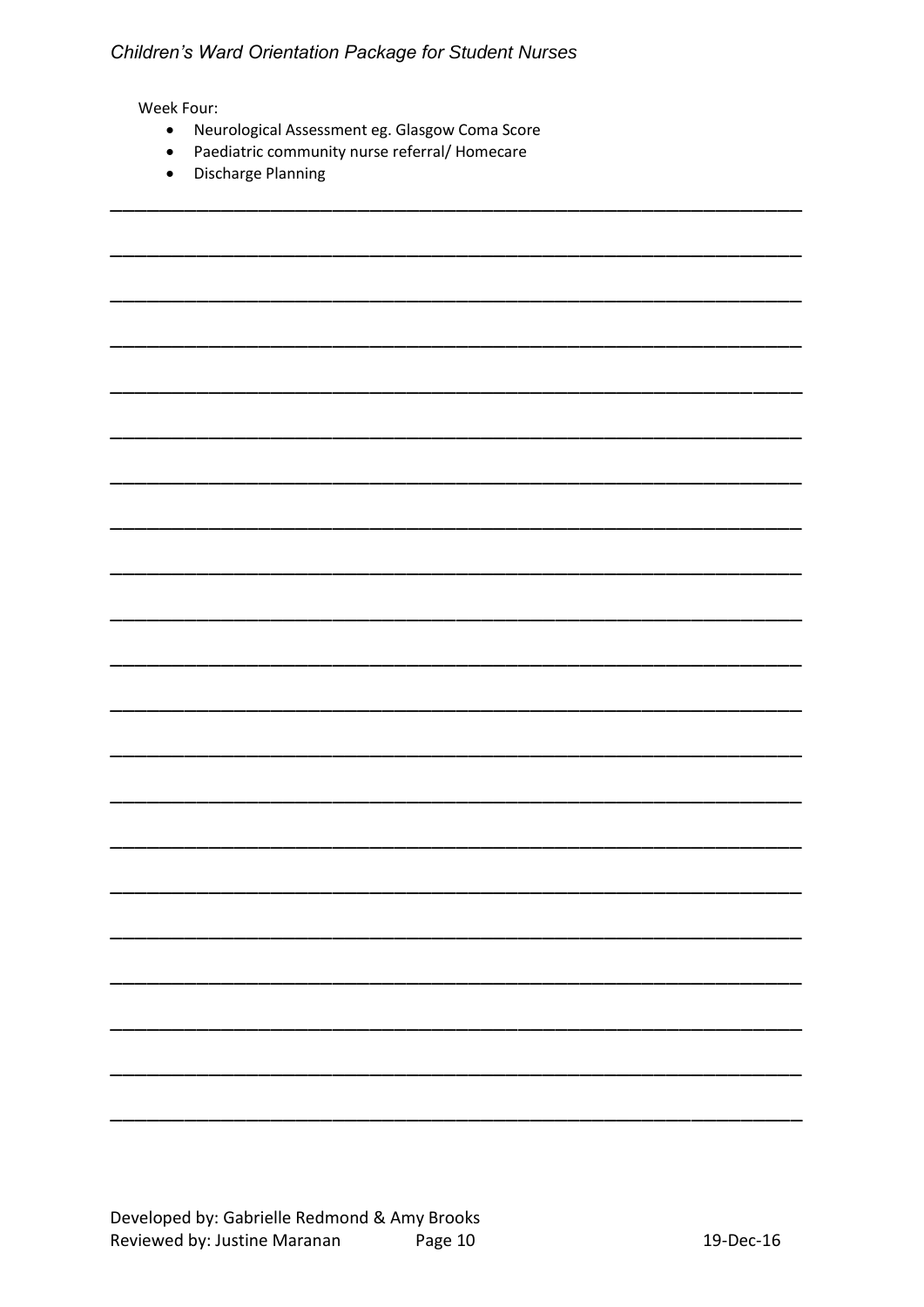#### **Common Presentations to the Children's Ward**

Children are admitted to the service for a variety of conditions/treatments, which include:

Medical **O** 

- Asthma
- □ Bronchiolitis
- Diabetes
- □ Eczema
- Pneumonia

Burns and Plastics

- **D** Burns
- Lacerations and finger injuries

 $\bullet$ 

- □ Cleft lip and palate
- □ Hypospadias
- □ Flaps and Grafts

#### **Orthopaedics**

- □ Fractures
- Traction management

 $\bullet$ 

- □ SUFE repair
- □ Osteomyelitis

General Surgery

- □ Appendicitis
- □ Incision and drainage of abscesses
- □ Head Injury

#### ENT

- $\bullet$ □ Tonsillitis
- **ENT** Surgery
- □ Grommets

Mental Health

□ Eating Disorders

 $\bullet$ 

□ Self Harm

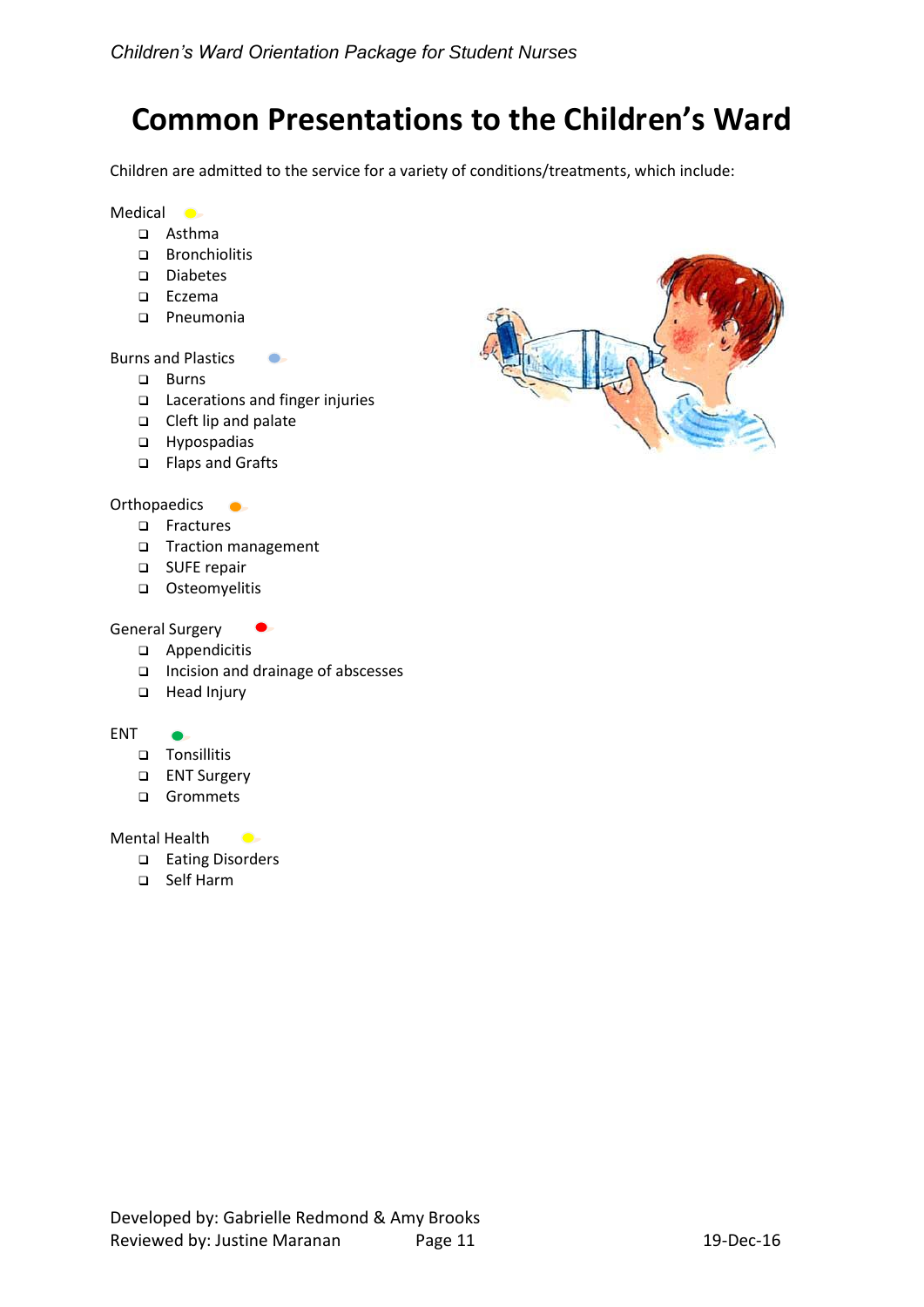#### **Common Medications**

Administration of drugs is an important factor in nursing. Administering drugs to children is different then adults. Drug doses are calculated by the child's weight, therefore it is important to weigh every child on admission regardless. It's the children's ward policy that EVERY drug (IV, oral, PR, inhalers, nebs etc) is checked by two registered nurses prior administration. It is vital that you know these drug calculation formulas.

PILLS/TABLETS: LIQUIDS: Got Got

 $Want$  = Dosage required Want x mls = Dosage required

Remember to check the 5 R's when administering any medications:

- □ Right patient
- □ Right drug
- □ Right dose
- □ Right route
- □ Right time

Drug charts should routinely be check to ensure they are correct and up to date. This includes the child's correct details, their most recent weight, and whether the child has any allergies, If you are unsure about any of the medicines a child is prescribed, the red Paediatric Pharmacopoeia (there are many copies around the ward and in the drug room) is a good guide to check dosages and administration routes.

Common medications used on the Children's Ward include:

- D Paracetomol
- □ Ibuprofen
- Morphine preparations e.g Oramorph, Tramadol, Severadol
- Oral and IV antibiotics e.g. Amoxicillin, Cefotaxime, Flucloxacillin
- Oral and IV steroids e.g. Prednisolone, Methylprednisolone
- Anti-emetics e.g. Cyclizine
- Anti-reflux medications e.g. Omeprazole, Ranitidine
- Anti-seizure medications e.g. Diazepam
- IV fluids e.g. 0.9% Sodium Chloride, 0.45% Sodium Chloride and 2.5% Glucose
- □ Blood products e.g. Red cells, Albumin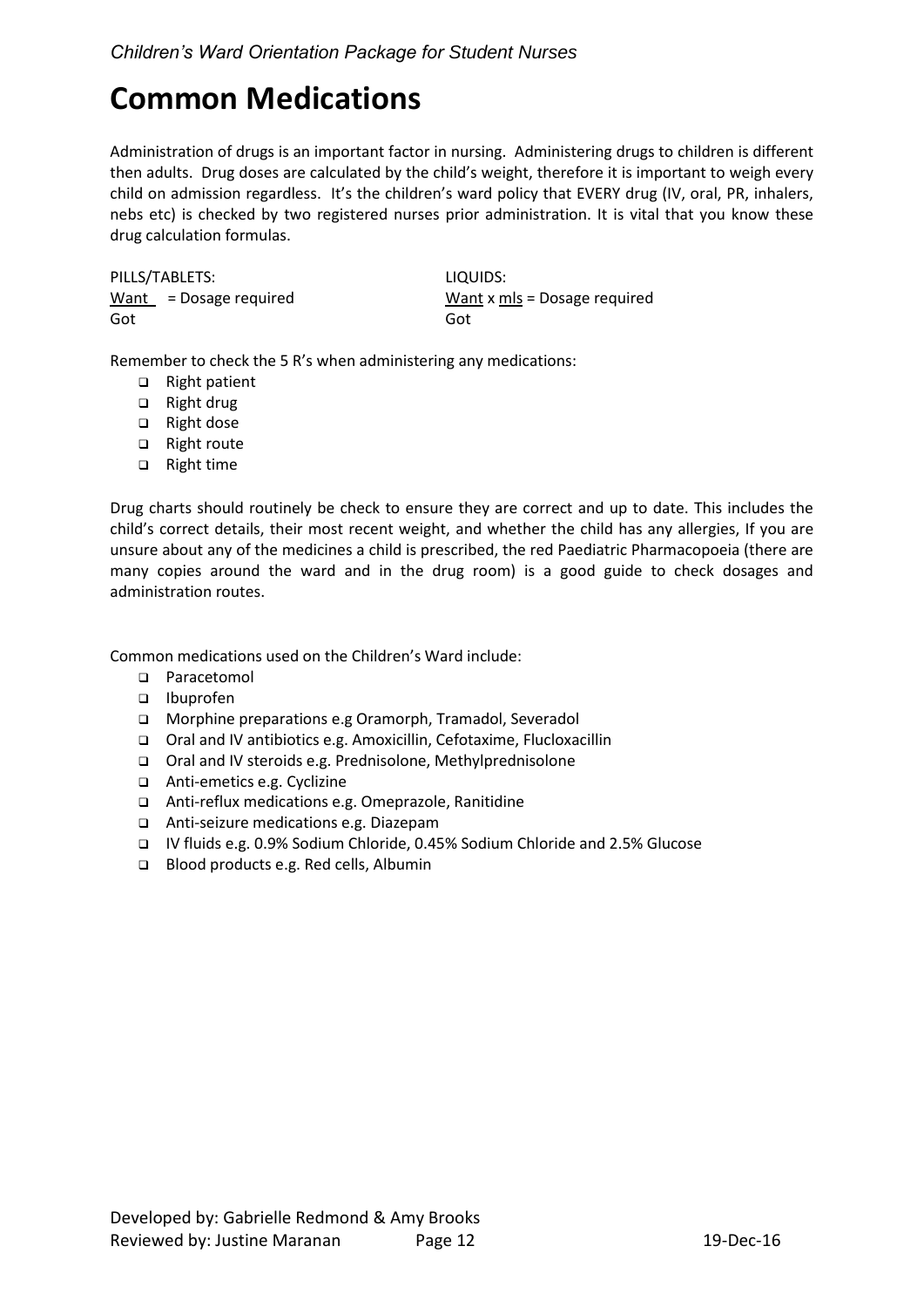### **References**

Baily, D. (2001). *Childrens Ward Student Placement.* Lower Hutt: Hutt Valley District Health Board

Britton, E. (1989). The orientation process. AORN. 49 (2) 543-544.

Breton, C. (2003). *Southern Cross Orientation Package for Ward Nurses*. Wellington: Southern Cross Hospital.

Kaviani, N. & Stillwell, Y. (2000). An evaluative study of clinical preceptorship. Nurse Education Today, 20, 218-226.

Redmond, G. (2009). *Children's Ward Orientation Package for Ward Nurses*. Lower Hutt: Hutt Valley District Health Board

Upchurch, A. (2008). *Burns and Plastics Unit Orientation Package for Ward Nurses*. Lower Hutt: Hutt Valley District Health Board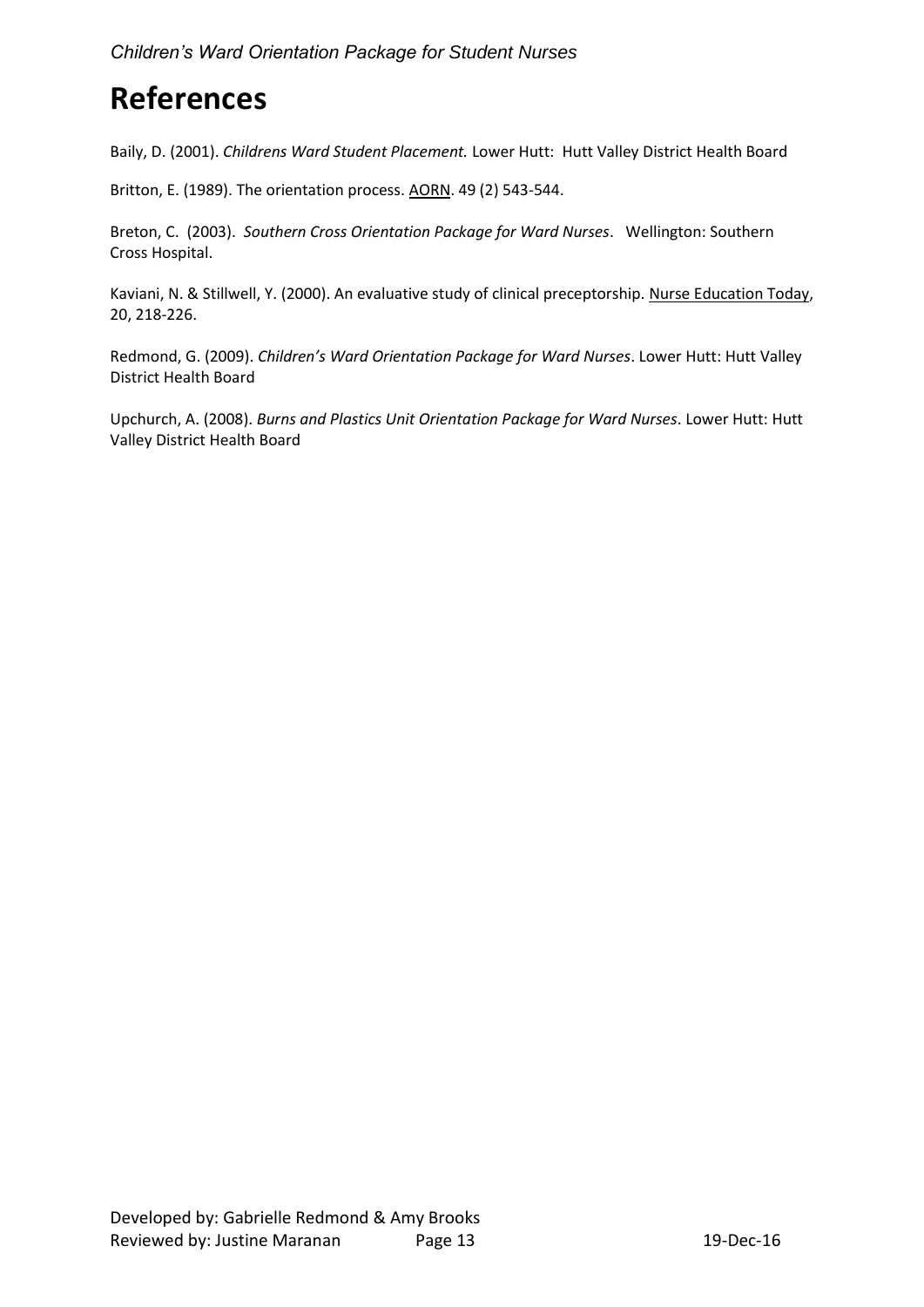#### **Evaluation of your Clinical Preceptor**

Please return your evaluation to Gabrielle (Nurse Educator)

|  | Name of Preceptor |  |  |  |
|--|-------------------|--|--|--|
|--|-------------------|--|--|--|

Name of Preceptor\_\_\_\_\_\_\_\_\_\_\_\_\_\_\_\_\_\_\_\_\_\_\_\_\_\_\_\_\_\_\_\_\_\_\_\_\_ Date\_\_\_\_\_\_\_\_\_\_

**E =** Excellent **VG =** Very Good **S =** Satisfactory **NI =** Needs Improvement

| Please read the following statements then tick the box that best indicates your experience |   |    |   |           |  |  |  |
|--------------------------------------------------------------------------------------------|---|----|---|-----------|--|--|--|
| <b>My Preceptor:</b>                                                                       | E | VG | S | <b>NI</b> |  |  |  |
| Was welcoming and expecting me on the first day                                            |   |    |   |           |  |  |  |
| Was a good role model and demonstrated safe and competent<br>clinical practice             |   |    |   |           |  |  |  |
| Was approachable and supportive                                                            |   |    |   |           |  |  |  |
| Acknowledged my previous life skills and knowledge                                         |   |    |   |           |  |  |  |
| Provided me with feedback in relation to my clinical<br>development                        |   |    |   |           |  |  |  |
| Provided me with formal and informal learning opportunities                                |   |    |   |           |  |  |  |
| Applied adult teaching principals when teaching in the clinical<br>environment             |   |    |   |           |  |  |  |

Describe what your preceptor did well

Describe anything you would like done differently

Signed:\_\_\_\_\_\_\_\_\_\_\_\_\_\_\_\_\_\_\_\_\_\_\_\_\_\_\_\_ Name:\_\_\_\_\_\_\_\_\_\_\_\_\_\_\_\_\_\_\_\_\_\_\_\_\_\_